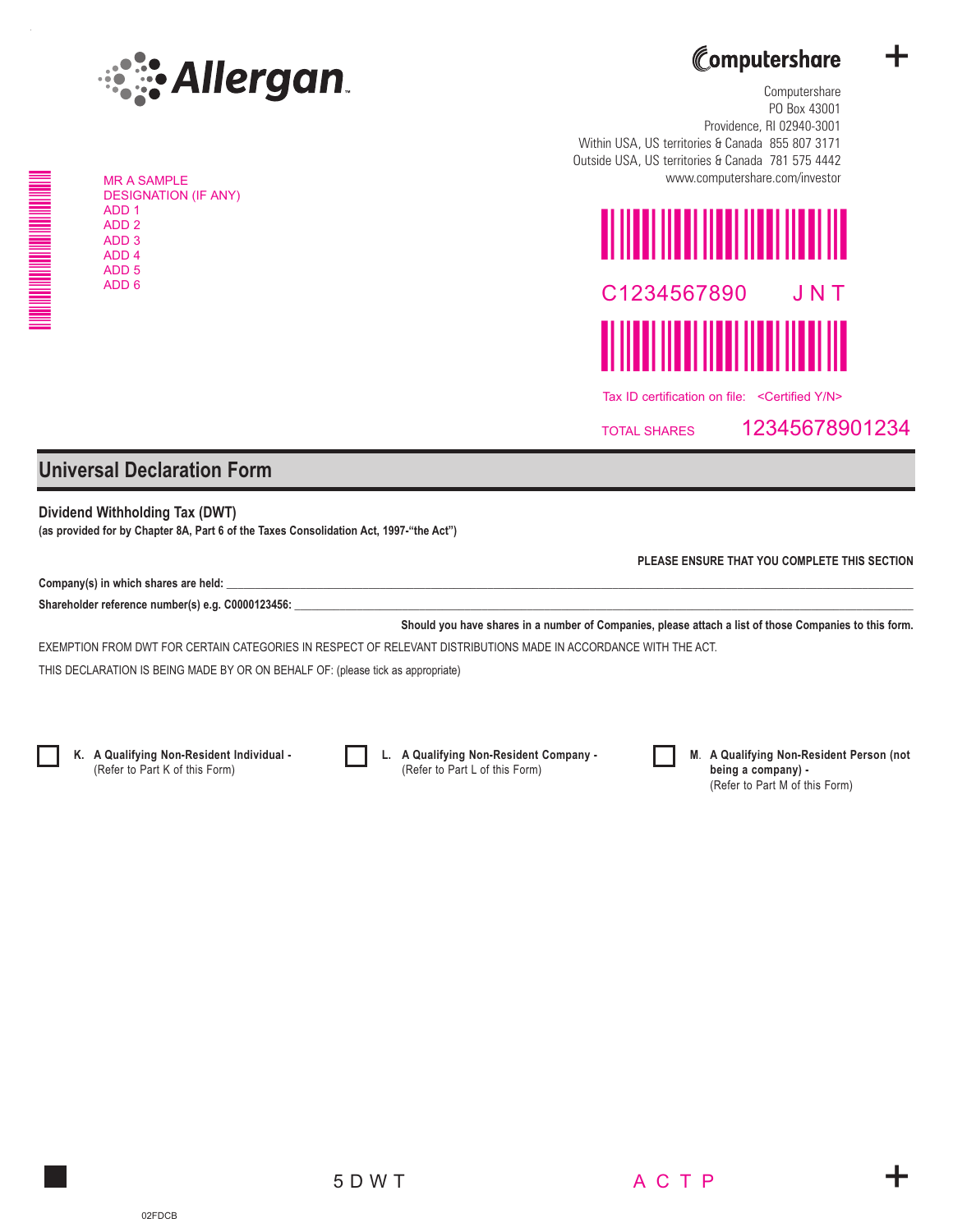| PART K: Exemption Declaration for a Qualifying Non-Resident Individual                                                                                                                                                                                                                                                                                                                                                                                                                                                                  |                                                                                                                                                                                                                                                                                                                           |                                           |  |  |
|-----------------------------------------------------------------------------------------------------------------------------------------------------------------------------------------------------------------------------------------------------------------------------------------------------------------------------------------------------------------------------------------------------------------------------------------------------------------------------------------------------------------------------------------|---------------------------------------------------------------------------------------------------------------------------------------------------------------------------------------------------------------------------------------------------------------------------------------------------------------------------|-------------------------------------------|--|--|
| 1. TO BE COMPLETED BY THE DECLARANT (Joint holders must make a joint submission of a form for each holder)                                                                                                                                                                                                                                                                                                                                                                                                                              |                                                                                                                                                                                                                                                                                                                           |                                           |  |  |
|                                                                                                                                                                                                                                                                                                                                                                                                                                                                                                                                         |                                                                                                                                                                                                                                                                                                                           |                                           |  |  |
|                                                                                                                                                                                                                                                                                                                                                                                                                                                                                                                                         |                                                                                                                                                                                                                                                                                                                           |                                           |  |  |
|                                                                                                                                                                                                                                                                                                                                                                                                                                                                                                                                         |                                                                                                                                                                                                                                                                                                                           |                                           |  |  |
|                                                                                                                                                                                                                                                                                                                                                                                                                                                                                                                                         |                                                                                                                                                                                                                                                                                                                           |                                           |  |  |
| $\bullet$                                                                                                                                                                                                                                                                                                                                                                                                                                                                                                                               | I declare that I am beneficially entitled to the relevant distributions in respect of which this declaration is made.                                                                                                                                                                                                     |                                           |  |  |
| $\bullet$                                                                                                                                                                                                                                                                                                                                                                                                                                                                                                                               | I also declare that, at the time of making this declaration, I am a "qualifying non-resident person" for the purposes of Chapter 8A of Part 6 of the Taxes Consolidation Act, 1997.                                                                                                                                       |                                           |  |  |
| $\bullet$                                                                                                                                                                                                                                                                                                                                                                                                                                                                                                                               | In support of my declaration, I attach a certificate from the tax authorities of __________________(insert name of country) which confirms that I am resident in that country<br>for the purposes of tax.                                                                                                                 |                                           |  |  |
| $\bullet$                                                                                                                                                                                                                                                                                                                                                                                                                                                                                                                               | I undertake that, in the event that I cease to be a "qualifying non-resident person", I will, by written notice, bring that fact to the attention of the "relevant person" in relation to<br>the relevant distributions.                                                                                                  |                                           |  |  |
|                                                                                                                                                                                                                                                                                                                                                                                                                                                                                                                                         |                                                                                                                                                                                                                                                                                                                           |                                           |  |  |
|                                                                                                                                                                                                                                                                                                                                                                                                                                                                                                                                         |                                                                                                                                                                                                                                                                                                                           |                                           |  |  |
|                                                                                                                                                                                                                                                                                                                                                                                                                                                                                                                                         | Date:- $\qquad \qquad / \qquad \qquad /$                                                                                                                                                                                                                                                                                  |                                           |  |  |
|                                                                                                                                                                                                                                                                                                                                                                                                                                                                                                                                         | 2. TO BE COMPLETED BY THE DECLARANT'S TAX AUTHORITY                                                                                                                                                                                                                                                                       |                                           |  |  |
|                                                                                                                                                                                                                                                                                                                                                                                                                                                                                                                                         | I certify that the above-named individual is a resident of <b>contract the contract of the contract of the contract of the contract of the contract of the contract of the contract of the contract of the contract of the contr</b>                                                                                      | (insert name of country) for the purposes |  |  |
|                                                                                                                                                                                                                                                                                                                                                                                                                                                                                                                                         |                                                                                                                                                                                                                                                                                                                           |                                           |  |  |
|                                                                                                                                                                                                                                                                                                                                                                                                                                                                                                                                         |                                                                                                                                                                                                                                                                                                                           | <b>Official Stamp</b>                     |  |  |
|                                                                                                                                                                                                                                                                                                                                                                                                                                                                                                                                         | Rank: <b>Example 2008 Rank: Example 2008 Rank: Example 2009</b>                                                                                                                                                                                                                                                           |                                           |  |  |
|                                                                                                                                                                                                                                                                                                                                                                                                                                                                                                                                         | Date:- $\qquad \qquad / \qquad \qquad /$                                                                                                                                                                                                                                                                                  |                                           |  |  |
| IMPORTANT: Part 1 of the form must be completed by the declarant or by a person who holds power of attorney from the declarant. Where appropriate, a copy of the power of<br>attorney should be furnished in support of the declaration.                                                                                                                                                                                                                                                                                                |                                                                                                                                                                                                                                                                                                                           |                                           |  |  |
| Part 2 of the form must be completed by the tax authority of the country in which the declarant is resident for tax purposes. It must then be returned to the declarant who must<br>forward it to the paying company, qualifying intermediary or authorised withholding agent as appropriate. Where it is not practical for the tax authority to use the certificate<br>of residence provided above, a letter to the same effect from the tax authority will suffice, but a translation of such a letter into English must be provided. |                                                                                                                                                                                                                                                                                                                           |                                           |  |  |
|                                                                                                                                                                                                                                                                                                                                                                                                                                                                                                                                         |                                                                                                                                                                                                                                                                                                                           |                                           |  |  |
|                                                                                                                                                                                                                                                                                                                                                                                                                                                                                                                                         | PART L: Exemption Declaration for a Qualifying Non-Resident Company                                                                                                                                                                                                                                                       |                                           |  |  |
|                                                                                                                                                                                                                                                                                                                                                                                                                                                                                                                                         | TO BE COMPLETED BY THE DECLARANT                                                                                                                                                                                                                                                                                          |                                           |  |  |
|                                                                                                                                                                                                                                                                                                                                                                                                                                                                                                                                         |                                                                                                                                                                                                                                                                                                                           |                                           |  |  |
|                                                                                                                                                                                                                                                                                                                                                                                                                                                                                                                                         | Address of Company:                                                                                                                                                                                                                                                                                                       |                                           |  |  |
|                                                                                                                                                                                                                                                                                                                                                                                                                                                                                                                                         |                                                                                                                                                                                                                                                                                                                           |                                           |  |  |
|                                                                                                                                                                                                                                                                                                                                                                                                                                                                                                                                         | Tax reference number in country of residence:                                                                                                                                                                                                                                                                             |                                           |  |  |
| 1                                                                                                                                                                                                                                                                                                                                                                                                                                                                                                                                       | In the case of a company within the meaning of section 172D(3)(b)(i) the name of the "relevant territory" (see note 5) in which the company is resident (see note 4(b)):                                                                                                                                                  |                                           |  |  |
| 2                                                                                                                                                                                                                                                                                                                                                                                                                                                                                                                                       | In the case of a company within the meaning of section 172D(3)(b)(ii) the names of the relevant territory or names of the relevant territories in which the person or persons<br>who control (within the meaning of section 172D(4)(a) whether directly or indirectly) the company is or are resident (see note $4(c)$ ): |                                           |  |  |
| 3                                                                                                                                                                                                                                                                                                                                                                                                                                                                                                                                       | In the case of a company within the meaning of section 172D(3)(b)(iii) the name and address of the relevant company/companies and the name and address of the recognised<br>stock exchange on which the principal class of the shares of the company are substantially and regularly traded (see note 4(d)):              |                                           |  |  |
|                                                                                                                                                                                                                                                                                                                                                                                                                                                                                                                                         |                                                                                                                                                                                                                                                                                                                           |                                           |  |  |
|                                                                                                                                                                                                                                                                                                                                                                                                                                                                                                                                         | Name and address of stock exchange: Notified the state of the state of the state of the state of the state of the state of the state of the state of the state of the state of the state of the state of the state of the stat                                                                                            |                                           |  |  |
| $\bullet$                                                                                                                                                                                                                                                                                                                                                                                                                                                                                                                               | I declare that, at the time of making this declaration, the above-named company is beneficially entitled to the relevant distributions in respect of which this declaration is made.                                                                                                                                      |                                           |  |  |
| $\bullet$                                                                                                                                                                                                                                                                                                                                                                                                                                                                                                                               | I also declare that, at the time of making this declaration, the above-named company is a "qualifying non-resident person" for the purposes of Chapter 8A of Part 6 of the Act.                                                                                                                                           |                                           |  |  |
| $\bullet$                                                                                                                                                                                                                                                                                                                                                                                                                                                                                                                               | It has provided the relevant information requested under the provisions of section 172D(3) as appropriate on the form prescribed by the Irish Revenue to the relevant person.                                                                                                                                             |                                           |  |  |
| $\bullet$                                                                                                                                                                                                                                                                                                                                                                                                                                                                                                                               | I also undertake to provide any further supporting documentation relating to the residency or control of the Company to the Revenue Commissions upon request.                                                                                                                                                             |                                           |  |  |
| $\bullet$                                                                                                                                                                                                                                                                                                                                                                                                                                                                                                                               | I undertake that, in the event that the above-named Company ceases to be a "qualified non-resident person", I will, by written notice, bring that fact to the attention of<br>the "relevant person" in relation to the relevant distributions.                                                                            |                                           |  |  |
|                                                                                                                                                                                                                                                                                                                                                                                                                                                                                                                                         |                                                                                                                                                                                                                                                                                                                           |                                           |  |  |
| Print name of Signatory here-<br>https://www.com/commutation/commutation/commutation/commutation/commutation/commutation/commutation/commutation/commutation/commutation/commutation/commutation/commutation/commutation/commuta                                                                                                                                                                                                                                                                                                        |                                                                                                                                                                                                                                                                                                                           |                                           |  |  |
|                                                                                                                                                                                                                                                                                                                                                                                                                                                                                                                                         |                                                                                                                                                                                                                                                                                                                           |                                           |  |  |
| $N \Box$<br>Y O<br>Is this declaration signed under a Power of Attorney                                                                                                                                                                                                                                                                                                                                                                                                                                                                 |                                                                                                                                                                                                                                                                                                                           |                                           |  |  |
| <b>IMPORTANT:</b> This declaration must be signed by the company secretary or other authorised officer, or by a person who holds power of attorney from the company. Where appropriate,<br>a copy of the power of attorney should be furnished in support of this declaration.                                                                                                                                                                                                                                                          |                                                                                                                                                                                                                                                                                                                           |                                           |  |  |
| PLEASE ENSURE THAT YOU COMPLETE THIS SECTION                                                                                                                                                                                                                                                                                                                                                                                                                                                                                            |                                                                                                                                                                                                                                                                                                                           |                                           |  |  |
|                                                                                                                                                                                                                                                                                                                                                                                                                                                                                                                                         | Company(s) in which shares are held: example and the state of the state of the state of the state of the state of the state of the state of the state of the state of the state of the state of the state of the state of the                                                                                             |                                           |  |  |
| Shareholder reference number(s) e.g. C0000123456: Later and the state of the state of the state of the state of the state of the state of the state of the state of the state of the state of the state of the state of the st                                                                                                                                                                                                                                                                                                          |                                                                                                                                                                                                                                                                                                                           |                                           |  |  |

**Should you have shares in a number of Companies, please attached a list of those Companies to this form.**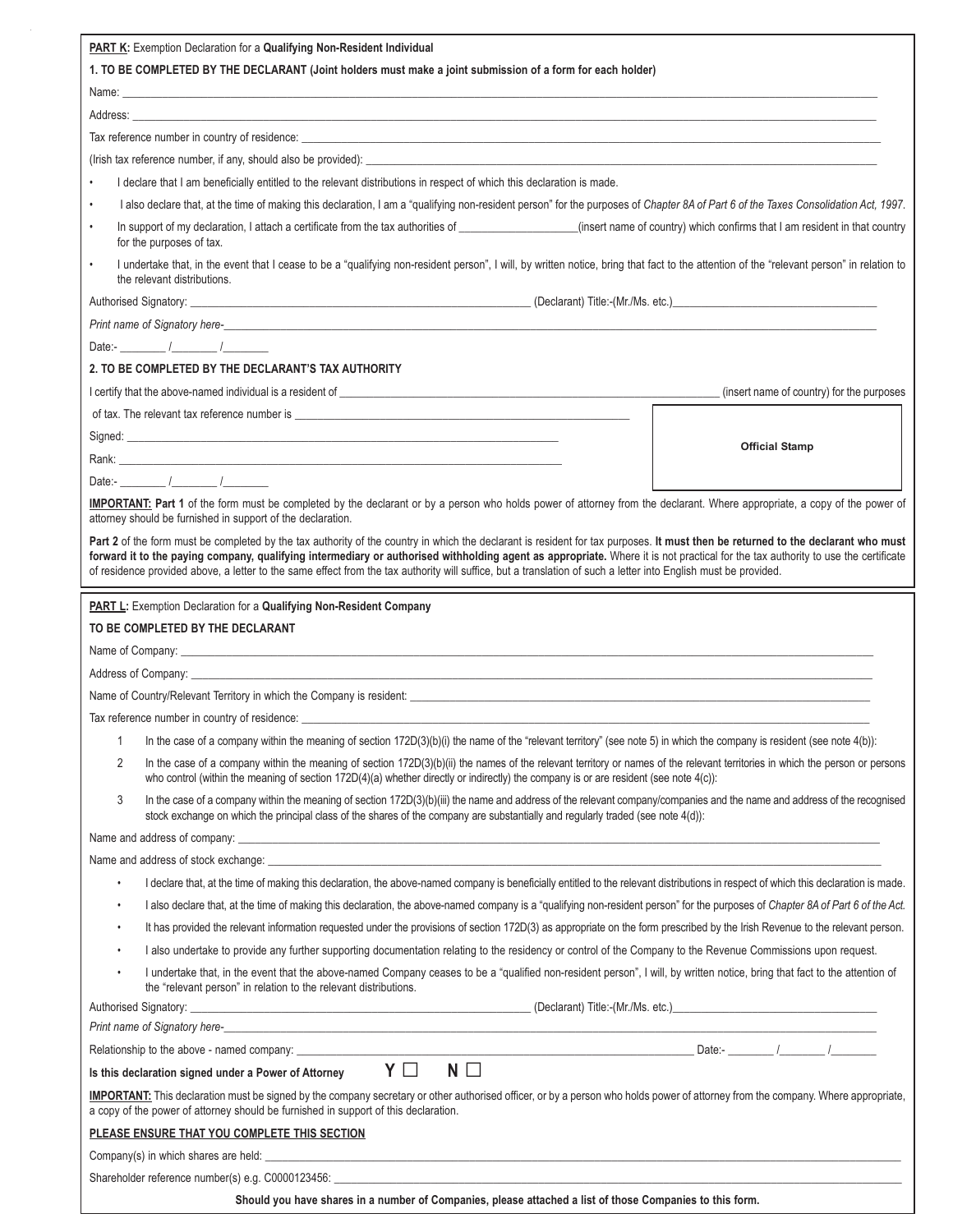## **PART M:** Exemption Declaration for a **Qualifying Non-Resident Body of Persons (not being a company)**

## **PLEASE READ THE NOTES BELOW BEFORE COMPLETING THIS FORM**

- 1. Section 1 of the form must be completed by the declarant or by a person who holds power of attorney from the body of persons. Where appropriate, a copy of the power of attorney should be furnished in support of the declaration
- 2. Section 2 of the form must be completed by the tax authority of the country in which the body of persons, on whose behalf the declaration is being made, is resident for the purposes of tax. It must then be returned to the declarant who must forward it to the paying company, qualifying intermediary or authorised withholding agent as appropriate. Where it is not practical for the tax authority to use the certificate of residence provided, a letter to the same effect from the tax authority will suffice, but a translation of such a letter into English must be provided.
- 3. Where the relevant distributions are to be received by a trust, a completed certificate (Section 3) must accompany this declaration, together with name and address information on the "settlors" and "beneficiaries" of the trust. However, it is important to note where trusts are concerned that only **non-resident discretionary trusts, which are resident in a relevant territory**, can obtain an exemption from DWT. In that circumstance, the trustee of the discretionary trust may make the declaration. The individual beneficiaries of a **nonresident bare trust**, where the beneficiaries are **resident in a relevant territory**, may obtain an exemption from DWT where:-
- **the trustees of the trust have been authorised by the Revenue Commissioners to act as a Qualifying Intermediary**, and
- where an exemption declaration has been made to the Qualifying Intermediary by the beneficiaries, using **Part H** of this form.
- 4. A "beneficiary", in relation to a trust, means any person (in this definition referred to as "the first-mentioned person") who, directly or indirectly, is beneficially entitled under the trust, or may, through the exercise of any power or powers conferred on any person or persons, reasonably expect to become so beneficially entitled, to income or capital or to have any income or capital applied for the benefit of the first-mentioned person or to receive any other benefits.

5. A "settlor", in relation to a trust, includes any person who has provided or undertaken to provide assets or income directly or indirectly for the purposes of the trust.

6. A "trust" is defined as any trust, disposition, settlement, covenant, agreement or arrangement established, made or entered into by one or more than one settlor, whereby:-

- assets, which may or may not change from time to time in the course of the management of the trust, or

- income, the source and nature of which may or may not also so change from time to time, beneficially owned by the settlor or settlors are or is vested in a person or persons (referred to as the "trustee" or "trustees") to be:-

- either or both held and managed for,
- paid over to, or
- applied for

the benefit of any beneficiary or beneficiaries, but **does not** include a pension fund, charity or undertaking for collective investment in transferable securities which is established or regulated under the law of any "relevant territory".

|                                                                                                                                                                                                                               | 1. TO BE COMPLETED BY THE DECLARANT                                                                                                                                                                                                                     |                                  |  |
|-------------------------------------------------------------------------------------------------------------------------------------------------------------------------------------------------------------------------------|---------------------------------------------------------------------------------------------------------------------------------------------------------------------------------------------------------------------------------------------------------|----------------------------------|--|
|                                                                                                                                                                                                                               |                                                                                                                                                                                                                                                         |                                  |  |
|                                                                                                                                                                                                                               |                                                                                                                                                                                                                                                         |                                  |  |
|                                                                                                                                                                                                                               | Tax reference number in country of residence:-<br>Tax reference number in country of residence:-                                                                                                                                                        |                                  |  |
| $\bullet$                                                                                                                                                                                                                     | I declare that, at the time of making this declaration, the above-named body of persons is beneficially entitled to the relevant distributions in respect of which this declaration<br>is made.                                                         |                                  |  |
| $\bullet$                                                                                                                                                                                                                     | I also declare that, at the time of making this declaration, the above-named body of persons is a "qualifying non-resident person" for the purposes of Chapter 8A of the Act.                                                                           |                                  |  |
| $\bullet$                                                                                                                                                                                                                     | of persons is resident in that country for the purposes of tax.                                                                                                                                                                                         |                                  |  |
| $\bullet$                                                                                                                                                                                                                     | I attach a completed certificate (Section 3 overleaf) (delete if not applicable - see Part C Notes)                                                                                                                                                     |                                  |  |
| $\bullet$                                                                                                                                                                                                                     | I undertake that, in the event that the above-named body of persons ceases to be a "qualifying non-resident person", I will, by written notice, bring that fact to the attention of<br>the "relevant person" in relation to the relevant distributions. |                                  |  |
|                                                                                                                                                                                                                               |                                                                                                                                                                                                                                                         |                                  |  |
|                                                                                                                                                                                                                               |                                                                                                                                                                                                                                                         |                                  |  |
|                                                                                                                                                                                                                               |                                                                                                                                                                                                                                                         |                                  |  |
|                                                                                                                                                                                                                               | Date:- $\qquad \qquad / \qquad \qquad /$                                                                                                                                                                                                                |                                  |  |
|                                                                                                                                                                                                                               |                                                                                                                                                                                                                                                         |                                  |  |
|                                                                                                                                                                                                                               | 2. TO BE COMPLETED BY THE DECLARANT'S TAX AUTHORITY                                                                                                                                                                                                     |                                  |  |
| I certify that the above named body of persons is a resident in example of the state of the state of the state of the state of the state of the state of the state of the state of the state of the state of the state of the |                                                                                                                                                                                                                                                         | (insert name of country) for the |  |
|                                                                                                                                                                                                                               |                                                                                                                                                                                                                                                         |                                  |  |
|                                                                                                                                                                                                                               |                                                                                                                                                                                                                                                         |                                  |  |
|                                                                                                                                                                                                                               |                                                                                                                                                                                                                                                         |                                  |  |
|                                                                                                                                                                                                                               | Date:- $\qquad \qquad$                                                                                                                                                                                                                                  | <b>Official Stamp</b>            |  |
|                                                                                                                                                                                                                               | <b>IMPORTANT:</b> Please return this form to the declarant                                                                                                                                                                                              |                                  |  |
|                                                                                                                                                                                                                               |                                                                                                                                                                                                                                                         |                                  |  |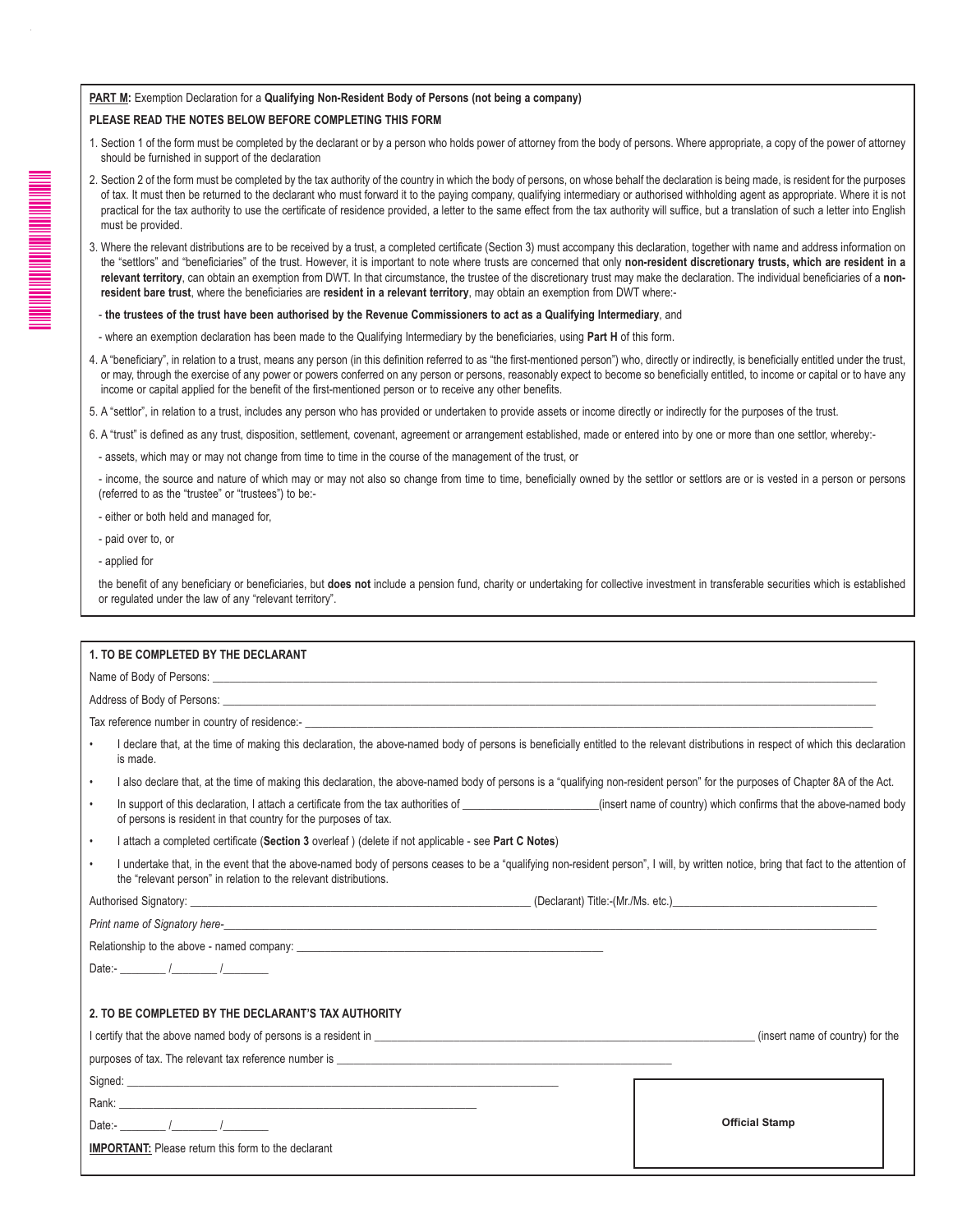| PART M (II): 3. Certification to accompany an exemption declaration to be made by a Qualifying Non-Resident Body of Persons (not being a company) where that body of persons<br>is a discretionary trust.                                   |                                          |  |  |  |  |  |
|---------------------------------------------------------------------------------------------------------------------------------------------------------------------------------------------------------------------------------------------|------------------------------------------|--|--|--|--|--|
| BOTH PARTS OF THIS CERTIFICATE MUST BE COMPLETED                                                                                                                                                                                            |                                          |  |  |  |  |  |
| (A) TO BE COMPLETED BY THE TRUSTEES                                                                                                                                                                                                         |                                          |  |  |  |  |  |
|                                                                                                                                                                                                                                             |                                          |  |  |  |  |  |
| Address of Trust:- <b>Address of Trust:</b>                                                                                                                                                                                                 |                                          |  |  |  |  |  |
| I/we declare that the above-named trust is a discretionary trust and that it is not a bare trust.                                                                                                                                           |                                          |  |  |  |  |  |
| I/we furnish, on a separate document, the names and addresses of the "settlors" and"beneficiaries" (as defined in the Act) of the above-named trust.<br>$\bullet$                                                                           |                                          |  |  |  |  |  |
| I/we undertake to provide the Revenue Commissioners with such other information as they may require for the purposes of the Act.<br>$\bullet$                                                                                               |                                          |  |  |  |  |  |
|                                                                                                                                                                                                                                             |                                          |  |  |  |  |  |
| (Trustee)<br>Authorised Signatory: New York Changes and School Changes and School Changes and School Changes and School Changes and School Changes and School Changes and School Changes and School Changes and School Changes and School C | Title:-(Mr./Ms. etc.)                    |  |  |  |  |  |
| Print Name of Signatory here-                                                                                                                                                                                                               | Date:- $\qquad \qquad$                   |  |  |  |  |  |
| Authorised Signatory: New York Changes and Science Changes and Science Changes and Science Changes and Science<br>(Trustee)                                                                                                                 | Title:-(Mr./Ms. etc.)                    |  |  |  |  |  |
| Print Name of Signatory here-<br><u>Example 2001</u>                                                                                                                                                                                        | Date:- $\frac{1}{2}$                     |  |  |  |  |  |
| (Trustee)<br>Authorised Signatory: National Authorised Signatory:                                                                                                                                                                           | Title:-(Mr./Ms. etc.)                    |  |  |  |  |  |
|                                                                                                                                                                                                                                             | Date:- $\qquad \qquad / \qquad \qquad /$ |  |  |  |  |  |
|                                                                                                                                                                                                                                             |                                          |  |  |  |  |  |
| (B) TO BE COMPLETED BY THE REVENUE COMMISSIONERS                                                                                                                                                                                            |                                          |  |  |  |  |  |
| I certify that the Revenue Commissioners have noted the information provided at A above                                                                                                                                                     |                                          |  |  |  |  |  |
| Signed: the contract of the contract of the contract of the contract of the contract of the contract of the contract of the contract of the contract of the contract of the contract of the contract of the contract of the co              |                                          |  |  |  |  |  |
|                                                                                                                                                                                                                                             | <b>Official Stamp</b>                    |  |  |  |  |  |
| Date: $\frac{1}{\sqrt{2\pi}}$                                                                                                                                                                                                               |                                          |  |  |  |  |  |
|                                                                                                                                                                                                                                             |                                          |  |  |  |  |  |